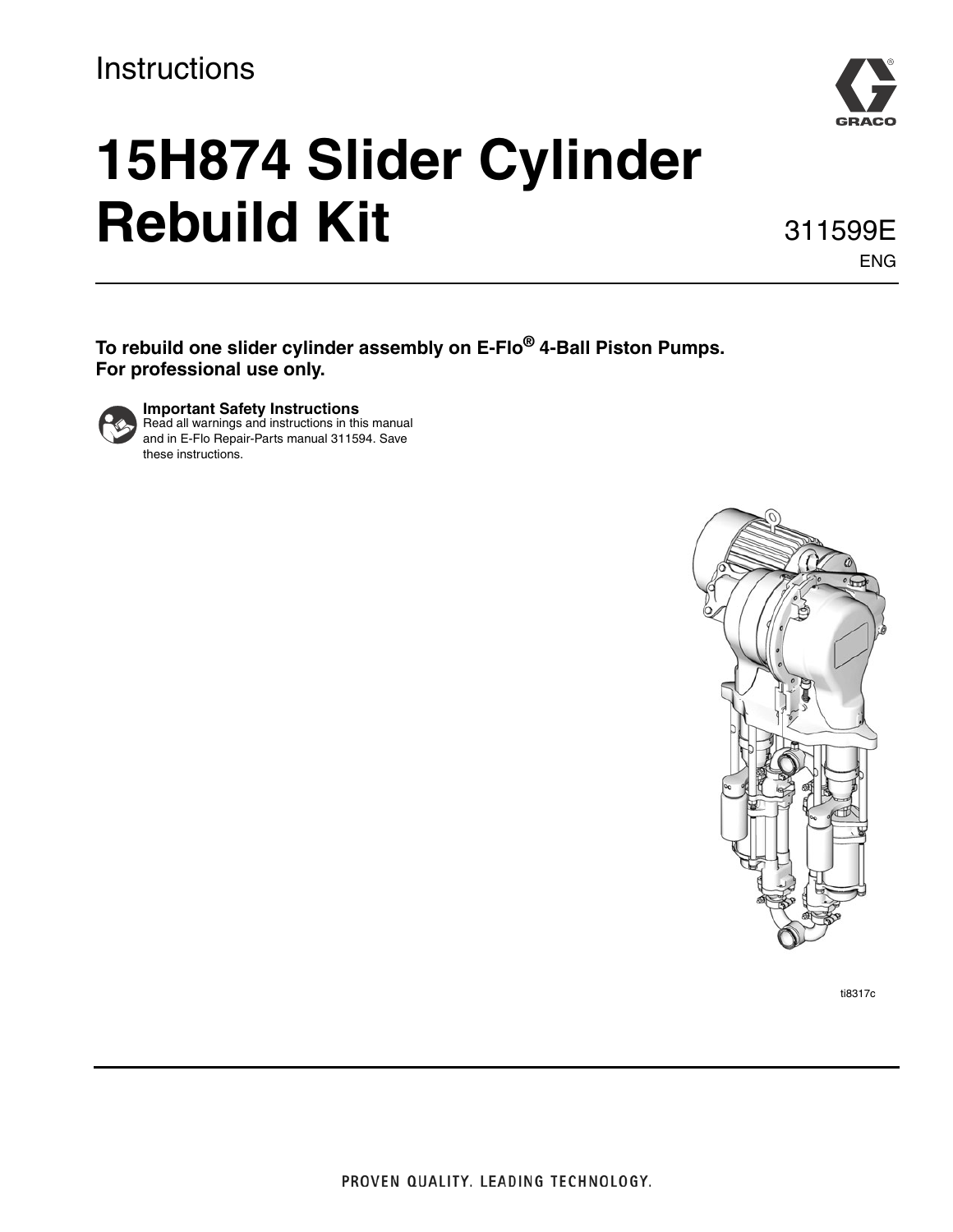# <span id="page-1-0"></span>**Pressure Relief Procedure**



System pressure can cause the pump to cycle unexpectedly, which could result in serious injury from splashing or moving parts.

- 1. Set START/STOP switch to STOP.
- 2. Push in SECURE DISABLE switch.
- 3. Open the back pressure regulator and all fluid drain valves in the system, having a waste container ready to catch drainage. Leave open until you are ready to pressurize system again.
- 4. Check that pressure gauges on fluid supply and return lines read zero. If gauges do not read zero, determine cause and carefully relieve pressure by VERY SLOWLY loosening a fitting. Clear obstruction before pressurizing system again.

# **Kit Parts**

**NOTE:** Slider Cylinder Rebuild Kit 15H874 includes parts to rebuild one slider cylinder assembly. Order two kits to rebuild both slider cylinder assemblies. Parts included in the kit are marked with an asterisk, for example (2\*). Use all the new parts in the kit.

### **Ref.**

| No.   |     | <b>Part No. Description</b>                                 |   |
|-------|-----|-------------------------------------------------------------|---|
| $2^*$ | n/a | CYLINDER, slider                                            |   |
| 8*    | n/a | <b>BEARING, slider</b>                                      | 2 |
| $15*$ |     | 108683 NUT, lock, hex                                       | 3 |
| $16*$ |     | 120351 GASKET, sanitary                                     | 4 |
| $31*$ |     | 100664 SCREW, set, socket-head; 1/4-20<br>x 1/2 in. (13 mm) | 1 |
| $41*$ |     | 111316 O-RING; chemically resistant fluo-<br>roelastomer    | 1 |

*Parts designated n/a are not available separately.*

## **Kit Installation**

## **Disassembly**



- 1. Jog the motor to bring the lower on the side being repaired to the bottom of its stroke. This provides access to the coupling nut (14).
- 2. Relieve pressure, page [2.](#page-1-0)
- 3. Remove the 2-piece shield (72) by inserting a screwdriver straight into the slot, and using it as a lever to release the tab. Repeat for all tabs. **Do not** use the screwdriver to pry the shields apart.
- 4. See FIG. 1. Place a 3/4 in. wrench on the slider piston (9) flats (just above the coupling nut), to keep the slider piston/connecting rod from turning when you are loosening the coupling nut (14). Orient the wrench so it is braced against one of the tie rods (3). Applying excessive force to the slider piston/connecting rod can shorten the life of the lower pin bearing.
- $10 \over 10$  Hold slider piston (9) flats with 3/4 in. wrench, and brace against tie rod (3).

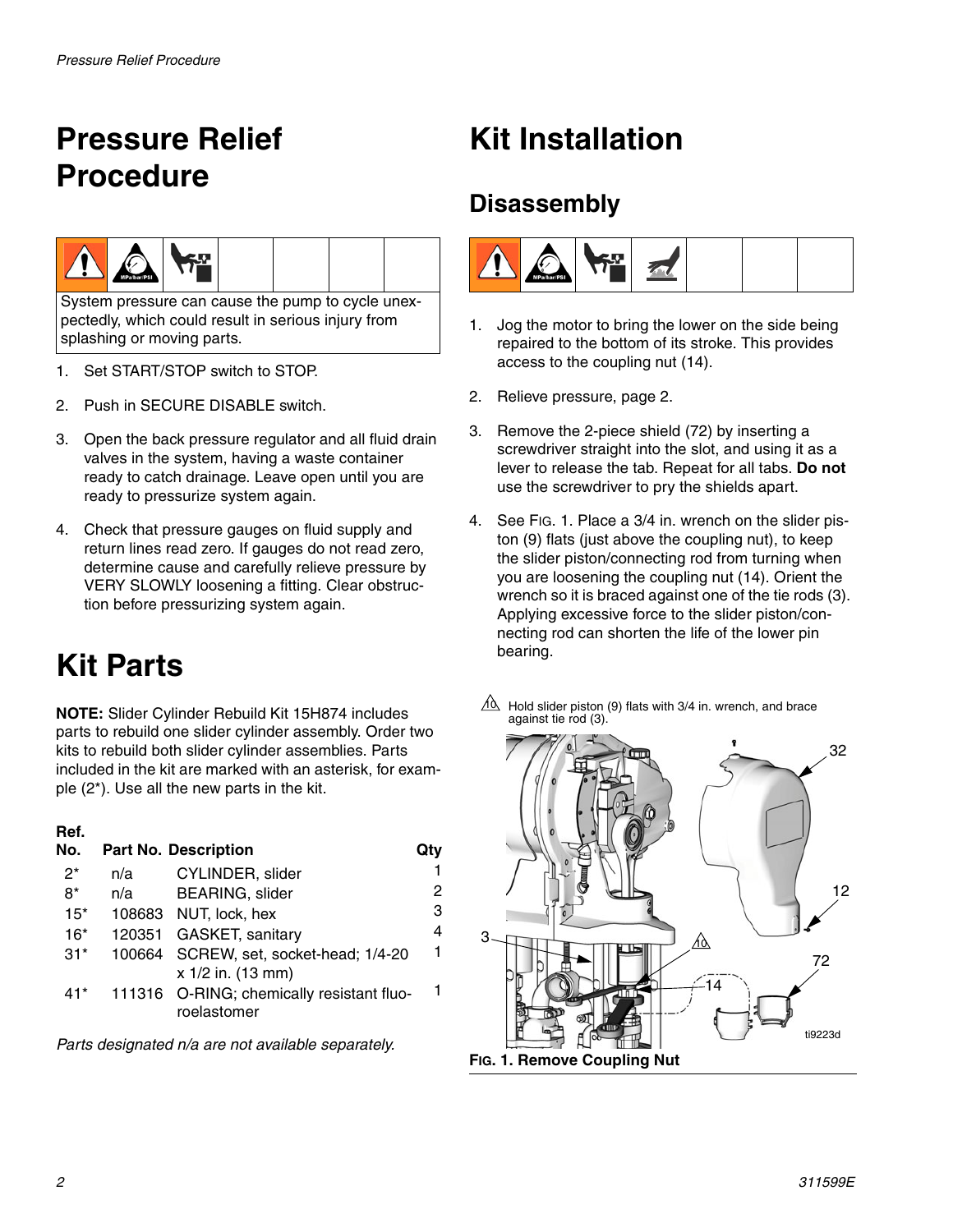- 5. Using a 1-5/8 in. open-end wrench, unscrew the coupling nut (14) from the slider piston (9) and let it slide down onto the pump piston rod. Be careful not to lose the collars (13).
- 6. Shut off electrical power and allow the unit to cool.
- 7. Disconnect the fluid inlet and outlet lines from the pump. Plug the ends to prevent fluid contamination.
- 8. See [FIG. 2](#page-2-0). *On pumps with a sensor circuit:* At the pump outlet manifold (17), loosen the transducer nut (M) and unscrew the adapter (42) from the manifold. Remove the transducer (25a) from the manifold port. Remove the existing o-ring (41) and discard.
- 9. Loosen the clamps (18) at the inlet and outlet manifolds (17). Remove the manifolds and gaskets (16).
- 10. Remove the coupling nut (14) and collars (13) from the piston rods (PR).
- 11. Unscrew the locknuts (15). Remove the lower (22).
- 12. Remove two screws (12) and the cover. FIG. 1 shows the cover (32) on the side opposite from the motor; the motor side cover is (21).
- 13. Remove the setscrew (31). Unscrew the slider cylinder (2) from the gear reducer (1).
- 14. Remove the bearings (8) from the slider piston (9).



<span id="page-2-0"></span>**FIG. 2: Slider Cylinder Rebuild Kit**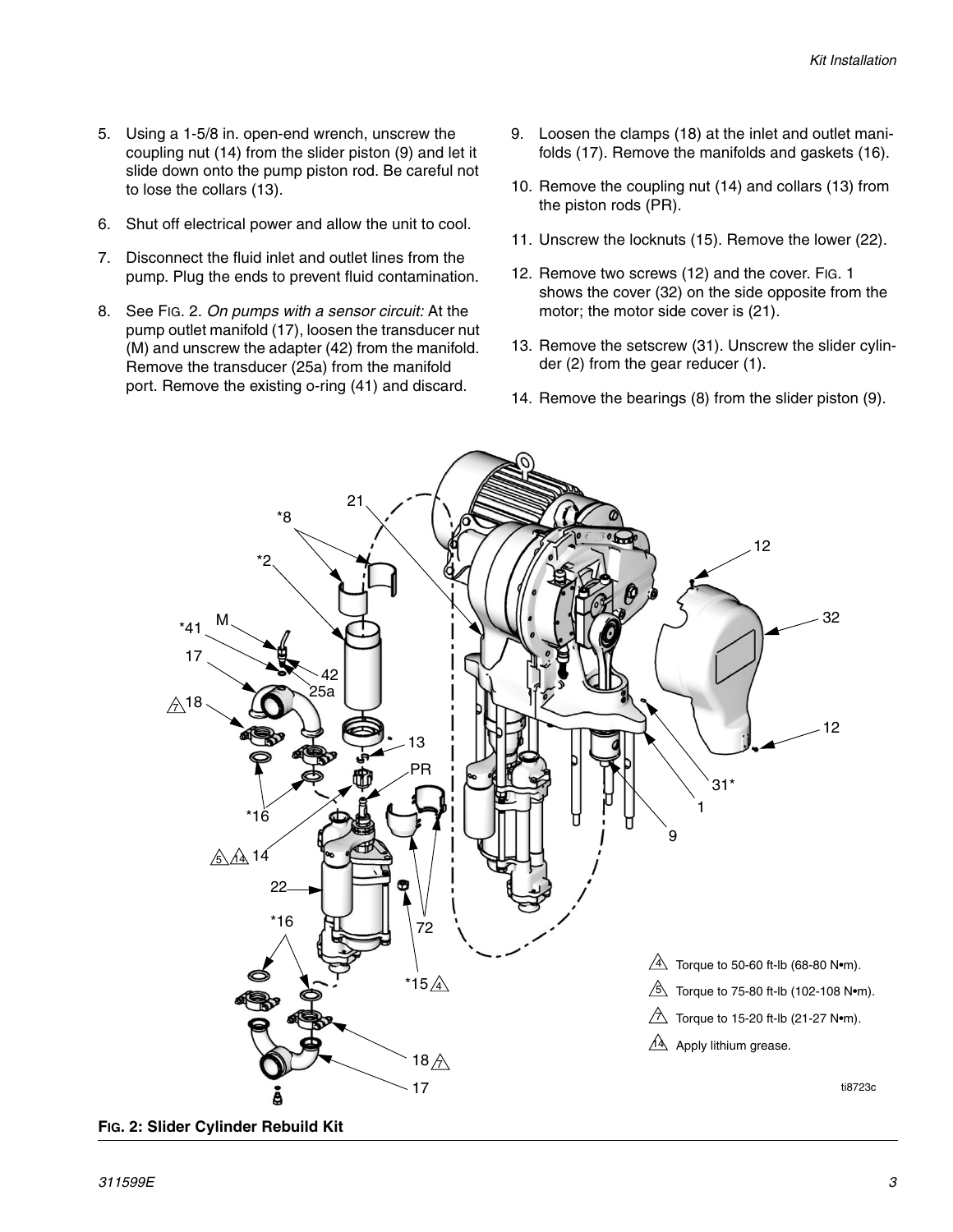## **Reassembly**

- 1. See FIG. 3. Install the two new bearings (8\*) on the slider piston (9). The joints between the bearings must align with the pin hole (PH) in the slider piston.
- 2. Screw the slider cylinder (2\*) into the gear reducer (1). Torque to 15-20 ft-lb (21-27 N•m). Install the setscrew (31\*).Torque to 30-35 in-lb (3.4-3.9 N•m).
- 3. Install two screws (12) and the cover (32 is shown; use 21 on the motor side).
- 4. Install the coupling nut (14) on the lower's piston rod (PR).
- 5. Orient the lower (22) to the gear reducer (1) as shown. Position the lower on the tie rods (3). Screw the tie rod locknuts (15\*) included in the kit onto the tie rods handtight.
- 6. Assemble the inlet and outlet manifolds (17) to the lower, using new gaskets (16\*). Torque the clamps (18) to 15-20 ft-lb (21-27 N•m).
- 7. Torque the locknuts (15\*) to 50-60 ft-lb (68-80 N•m).
- 8. *On pumps with a sensor circuit:* Install a new black o-ring (41\*) on the transducer (25a). Insert the transducer into the outlet manifold (17). Torque the adapter (42) first, then the nut (M) to 15-20 ft-lb (21-27 N•m).
- 9. Ensure that the collars (13) are in place in the coupling nut (14).
- 10. Place a 3/4 in. wrench on the flats of the slider piston (9), to keep it from turning when you are tightening the coupling nut (14). Orient the wrench so it is braced against one of the tie rods (3) or the pump stand. Tighten the coupling nut (14) onto the slider piston (9) and torque to 75-80 ft-lb (102-108 N•m).
- 11. Install the shields (72) by engaging the bottom lips with the groove in the wet-cup cap. Snap the two shields together.
- 12. Turn on power and jog the motor to repeat procedure for the other lower.
- 13. Flush and test the pump before reinstalling it in the system. Connect hoses and flush the pump. While it is pressurized, check for smooth operation and leaks. Adjust or repair as necessary before reinstalling in the system.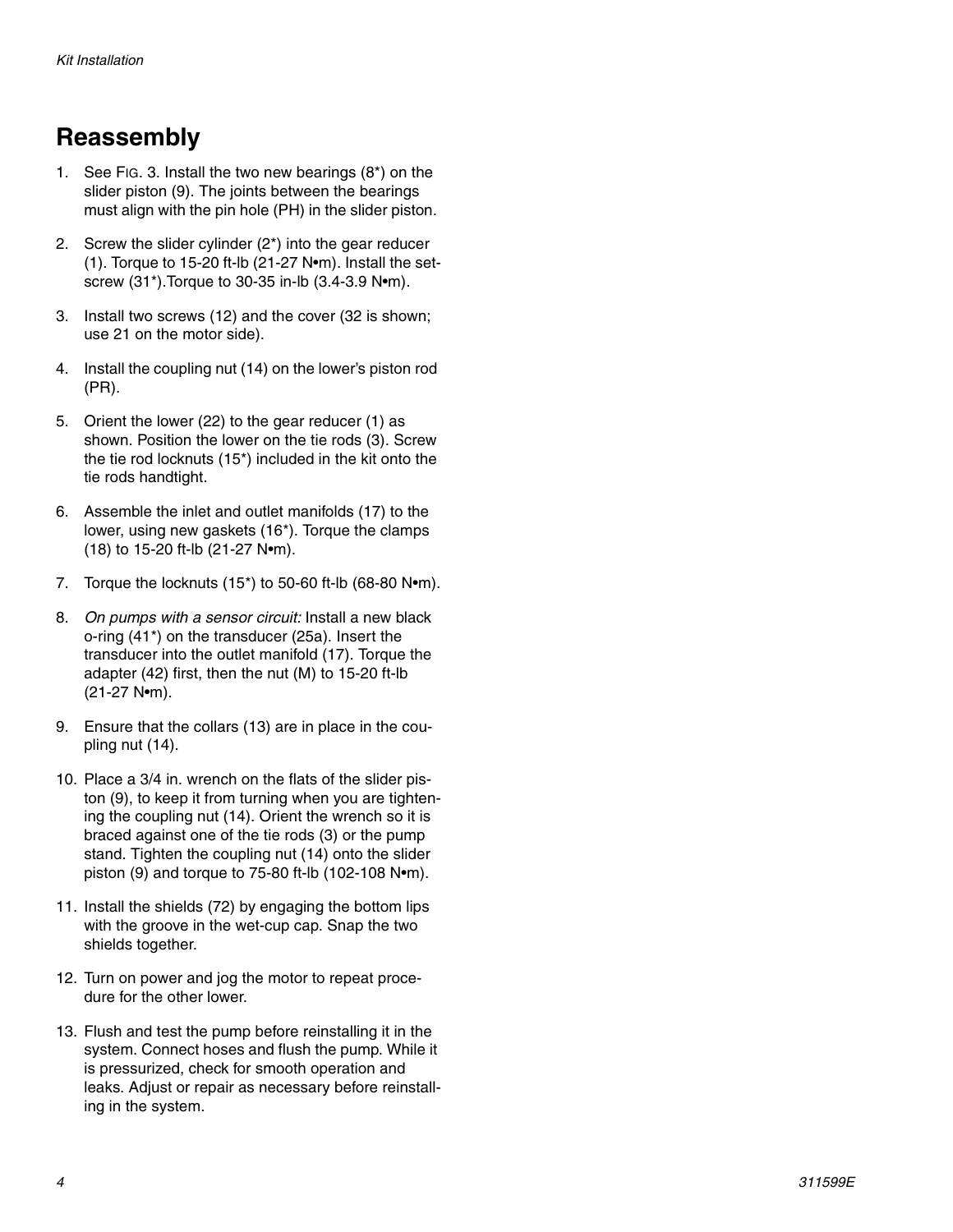